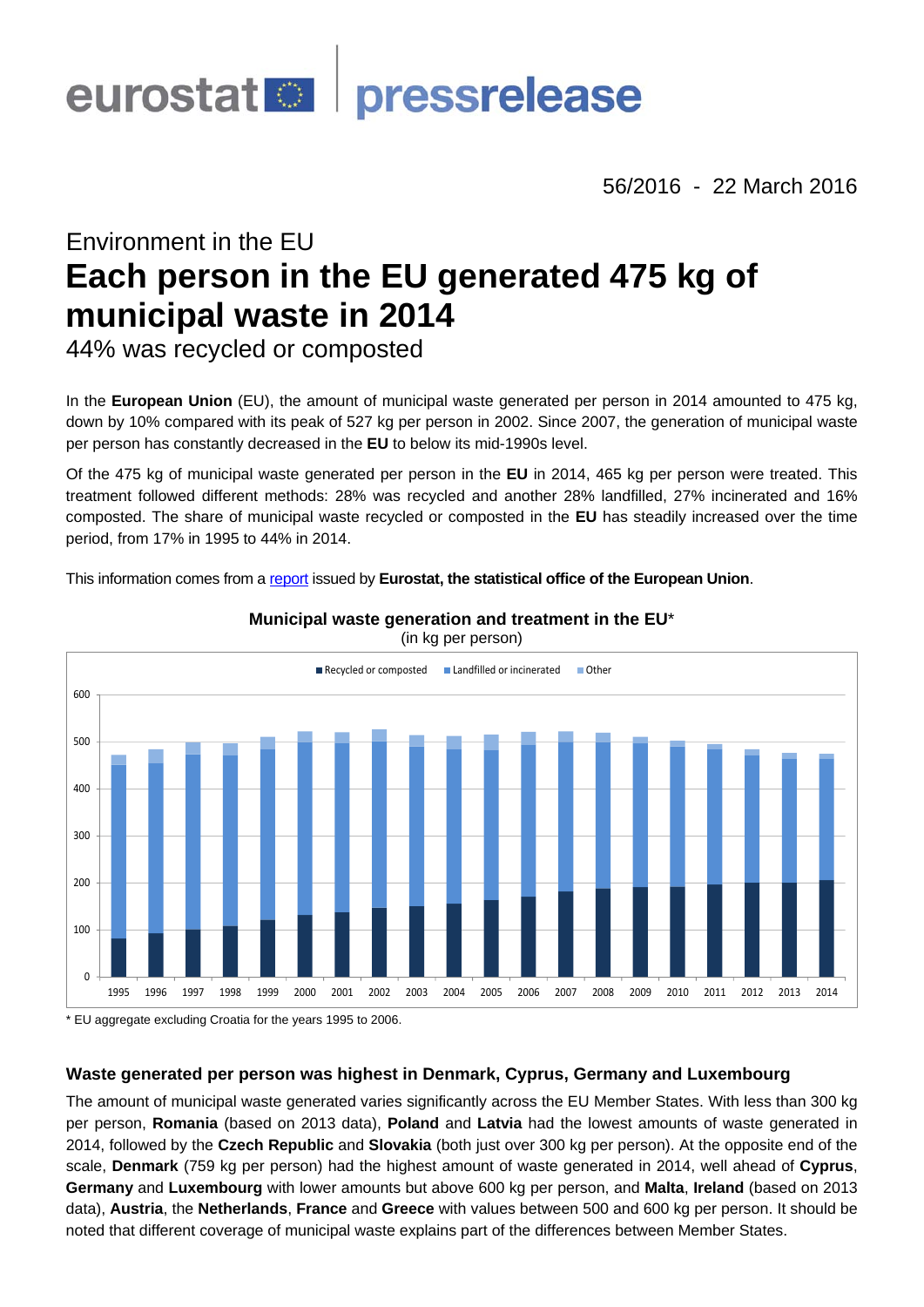## **Almost two-thirds of municipal waste recycled or composted in Germany**

The treatment methods differ substantially between Member States. In 2014, almost half of municipal waste treated was recycled in **Slovenia** (49%) and **Germany** (47%). Composting was most common in **Austria** (32%), followed by the **Netherlands** (27%) and **Belgium** (21%). Together, recycling and composting accounted in 2014 for nearly two-thirds (64%) of waste treatment in **Germany**, followed by **Slovenia** (61%), **Austria** (58%), **Belgium** (55%) and the **Netherlands** (51%).

At least half of the municipal waste treated in 2014 was incinerated in **Estonia** (56%), **Denmark** (54%), **Finland** and **Sweden** (both 50%), while the highest shares of municipal waste landfilled were recorded in **Latvia** (92%), **Malta** (88%), **Croatia** (83%), **Romania** (82% in 2013), **Greece** (81% in 2013), **Slovakia** (76%), **Cyprus** (75%) and **Bulgaria** (74%).

|                         | Generated,<br>(kg per person) | Treated,<br>(kg per person) | Municipal waste treated, % |           |                    |            |
|-------------------------|-------------------------------|-----------------------------|----------------------------|-----------|--------------------|------------|
|                         |                               |                             | <b>Recycled</b>            | Composted | <b>Incinerated</b> | Landfilled |
| EU*                     | 475                           | 465                         | 28%                        | 16%       | 27%                | 28%        |
| <b>Belgium</b>          | 435                           | 439                         | 34%                        | 21%       | 44%                | 1%         |
| <b>Bulgaria</b>         | 442                           | 416                         | 23%                        | 2%        | 2%                 | 74%        |
| <b>Czech Republic</b>   | 310                           | 310                         | 23%                        | 3%        | 19%                | 56%        |
| <b>Denmark</b>          | 759                           | 759                         | 27%                        | 17%       | 54%                | 1%         |
| Germany                 | 618                           | 618                         | 47%                        | 17%       | 35%                | 1%         |
| <b>Estonia</b>          | 357                           | 303                         | 31%                        | 6%        | 56%                | 8%         |
| Ireland**               | 586                           | 531                         | 34%                        | 6%        | 18%                | 42%        |
| Greece**                | 509                           | 509                         | 16%                        | 4%        | 0%                 | 81%        |
| <b>Spain</b>            | 435                           | 435                         | 16%                        | 17%       | 12%                | 55%        |
| <b>France</b>           | 511                           | 511                         | 22%                        | 17%       | 35%                | 26%        |
| <b>Croatia</b>          | 387                           | 374                         | 15%                        | 2%        | 0%                 | 83%        |
| <b>Italy</b>            | 488                           | 455                         | 28%                        | 18%       | 21%                | 34%        |
| <b>Cyprus</b>           | 626                           | 626                         | 13%                        | 12%       | 0%                 | 75%        |
| Latvia                  | 281                           | 281                         | 3%                         | 5%        | 0%                 | 92%        |
| Lithuania               | 433                           | 425                         | 21%                        | 10%       | 9%                 | 60%        |
| Luxembourg              | 616                           | 616                         | 28%                        | 18%       | 35%                | 18%        |
| <b>Hungary</b>          | 385                           | 376                         | 25%                        | 6%        | 10%                | 59%        |
| <b>Malta</b>            | 600                           | 545                         | 8%                         | 4%        | 0%                 | 88%        |
| <b>Netherlands</b>      | 527                           | 527                         | 24%                        | 27%       | 48%                | 1%         |
| <b>Austria</b>          | 565                           | 547                         | 26%                        | 32%       | 38%                | 4%         |
| Poland                  | 272                           | 272                         | 21%                        | 11%       | 15%                | 53%        |
| Portugal                | 453                           | 453                         | 16%                        | 14%       | 21%                | 49%        |
| Romania**               | 254                           | 214                         | 5%                         | 11%       | 2%                 | 82%        |
| <b>Slovenia</b>         | 432                           | 257                         | 49%                        | 12%       | 0%                 | 39%        |
| <b>Slovakia</b>         | 321                           | 282                         | 6%                         | 6%        | 12%                | 76%        |
| <b>Finland</b>          | 482                           | 482                         | 18%                        | 15%       | 50%                | 17%        |
| <b>Sweden</b>           | 438                           | 438                         | 33%                        | 16%       | 50%                | 1%         |
| <b>United Kingdom</b>   | 482                           | 473                         | 28%                        | 17%       | 27%                | 28%        |
| Iceland**               | 345                           | 345                         | 38%                        | 7%        | 6%                 | 49%        |
| <b>Norway</b>           | 423                           | 414                         | 27%                        | 17%       | 54%                | 3%         |
| <b>Switzerland</b>      | 730                           | 730                         | 33%                        | 21%       | 46%                | 0%         |
| Montenegro**            | 508                           | 451                         | 1%                         | 0%        | $0\%$              | 99%        |
| <b>FYR of Macedonia</b> | 370                           | 370                         |                            |           |                    | 100%       |
| <b>Serbia</b>           | 302                           | 236                         | 1%                         | 0%        | 0%                 | 99%        |
| <b>Turkey</b>           | 405                           | 363                         | 0%                         | 0%        | 0%                 | 100%       |
| Bosnia & Herzegovina    | 349                           | 234                         | $0\%$                      | $0\%$     | 0%                 | 100%       |

**Municipal waste, 2014** 

The treatment operations may not add up to 100% due to rounding.

Data for the Czech Republic, Germany, Spain, Cyprus, Luxembourg and Poland are estimated and may be revised.

Data not available

EU aggregate is estimated based on 2013 data for those Member States for which 2014 data are not available.

\*\* 2013 data instead of 2014.

The source dataset can be found [here.](http://appsso.eurostat.ec.europa.eu/nui/show.do?query=BOOKMARK_DS-150766_QID_D98395A_UID_-3F171EB0&layout=WST_OPER,L,X,0;GEO,L,Y,0;UNIT,L,Z,0;TIME,C,Z,1;INDICATORS,C,Z,2;&zSelection=DS-150766TIME,2014;DS-150766INDICATORS,OBS_FLAG;DS-150766UNIT,KG_HAB;&rankName1=UNIT_1_2_-1_2&rankName2=INDICATORS_1_2_-1_2&rankName3=TIME_1_0_0_0&rankName4=WST-OPER_1_2_0_0&rankName5=GEO_1_2_0_1&rStp=&cStp=&rDCh=&cDCh=&rDM=true&cDM=true&footnes=false&empty=false&wai=false&time_mode=ROLLING&time_most_recent=true&lang=EN&cfo=%23%23%23%2C%23%23%23.%23%23%23)